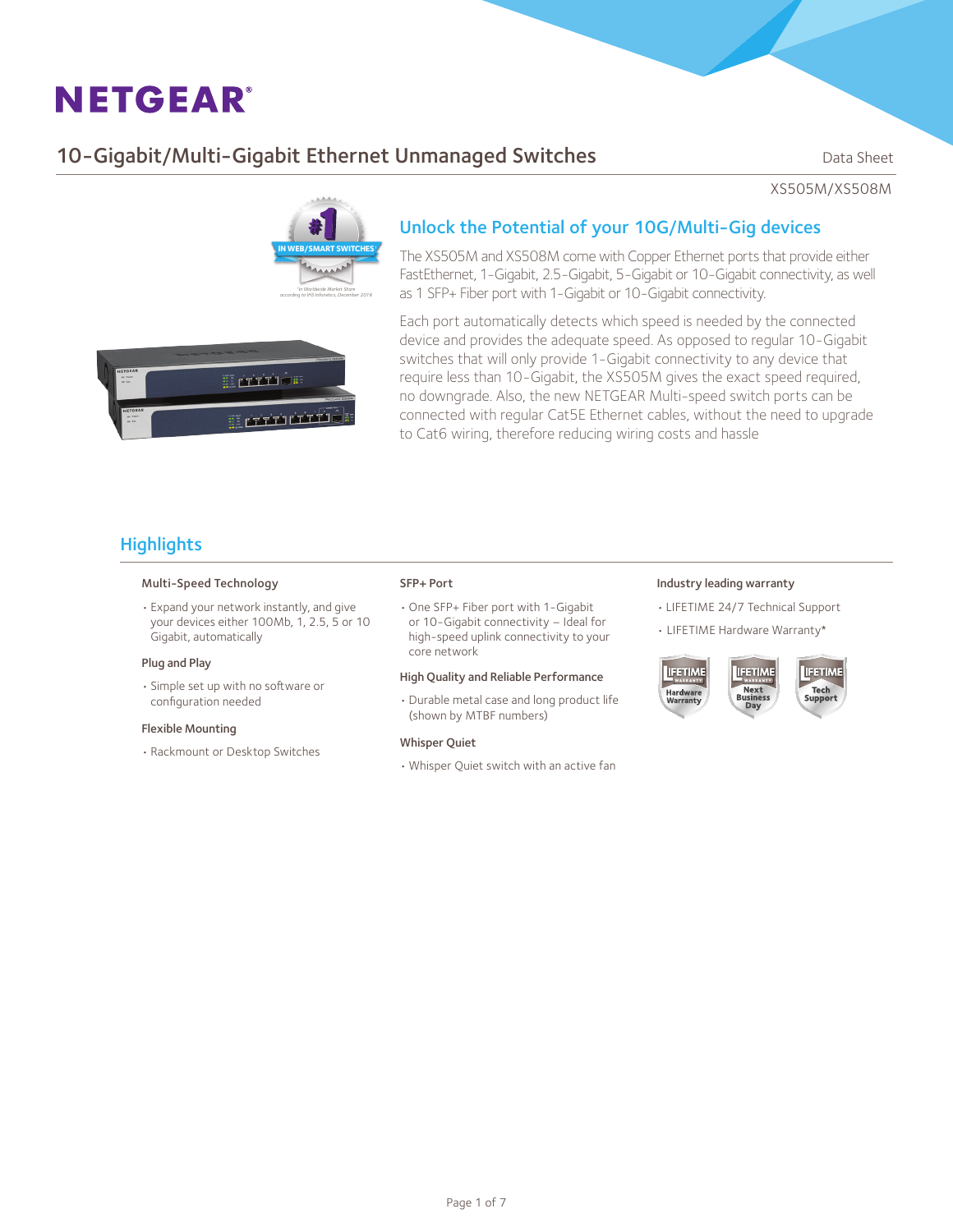## 10-Gigabit/Multi-Gigabit Ethernet Unmanaged Switches Data Sheet

XS505M/XS508M

### Hardware at a Glance

| Model<br><b>Name</b> | Form-Factor           | 10-Gig/Multi-Gig<br>Copper Ports | Internal<br><b>Power Supply</b> | 10G SFP+ Ports                           | LED's                                   | <b>Case Material</b> | Fans       |
|----------------------|-----------------------|----------------------------------|---------------------------------|------------------------------------------|-----------------------------------------|----------------------|------------|
| <b>XS505M</b>        | Rackmount/<br>Desktop | 4                                | Yes                             |                                          | Power, Fan, Port<br>Link/Speed/Activity | Metal                | Active Fan |
| <b>XS508M</b>        | Rackmount/<br>Desktop | 71                               | Yes                             | 1 x 10G/1G<br>SFP+ and Copper<br>(combo) | Power, Fan, Port<br>Link/Speed/Activity | Metal                | Active Fan |

#### NETGEAR  $= 7 cm$

# **II HTTTT**

#### XS505M

- • 4 x 10-Gig/Multi-Gig Copper Ports
- • 1 x SFP+ Ports
- • 19-inch Rackmountable

#### NETGEAR  $= 1$  Power

# 

#### XS508M

- • 71 x 10-Gig/Multi-Gig Copper Ports
- 1 x 10G/1G SFP+ and Copper (combo)
- • 19-inch Rackmountable

### Performance at a Glance

|             |  | <b>CONTRACTOR</b> |                               |  |
|-------------|--|-------------------|-------------------------------|--|
|             |  |                   | 100-240V ~ 50/69Hz, 1.9A mox. |  |
| XS505M-Back |  |                   |                               |  |

• Internal PSU



- XS508M-Back
	- • Internal PSU

| Model<br><b>Name</b> | Fabric                | Packet<br>buffer | Latency<br>(Max Connection)<br>Speed)               | <b>VLANS</b> | <b>MAC</b><br><b>Address Table</b> | Priority<br><b>Queues</b> | Multicast<br><b>IGMP Group</b> | Packet<br><b>Forwarding Rate</b><br>(64 byte)                                    | <b>Jumbo</b><br><b>Frames</b><br>(bytes) |
|----------------------|-----------------------|------------------|-----------------------------------------------------|--------------|------------------------------------|---------------------------|--------------------------------|----------------------------------------------------------------------------------|------------------------------------------|
| <b>XS505M</b>        | 100 Gbps<br>line-rate | <b>128KB</b>     | 10Gbps: 4.845us<br>1000Mbps: < 4us<br>100Mbps: <6us | N/A          | 2K Entries<br>(dynamic)            | 8 (WRR)                   | N/A                            | 10Gbps:<br>14,880,952fps<br>5Gbps:<br>7,440,476fps                               | up to 9K                                 |
| <b>XS508M</b>        | 160Gbps<br>line-rate  | <b>128KB</b>     | 10Gbps: 4.913us<br>1000Mbps: < 4us<br>100Mbps: <6us | N/A          | 2K Entries<br>(dynamic)            | 8 (WRR)                   | N/A                            | 2500Mbps:<br>3,720,238fps<br>1000Mbps:<br>1,488,095fps<br>100Mbps:<br>148,810fps | up to 9K                                 |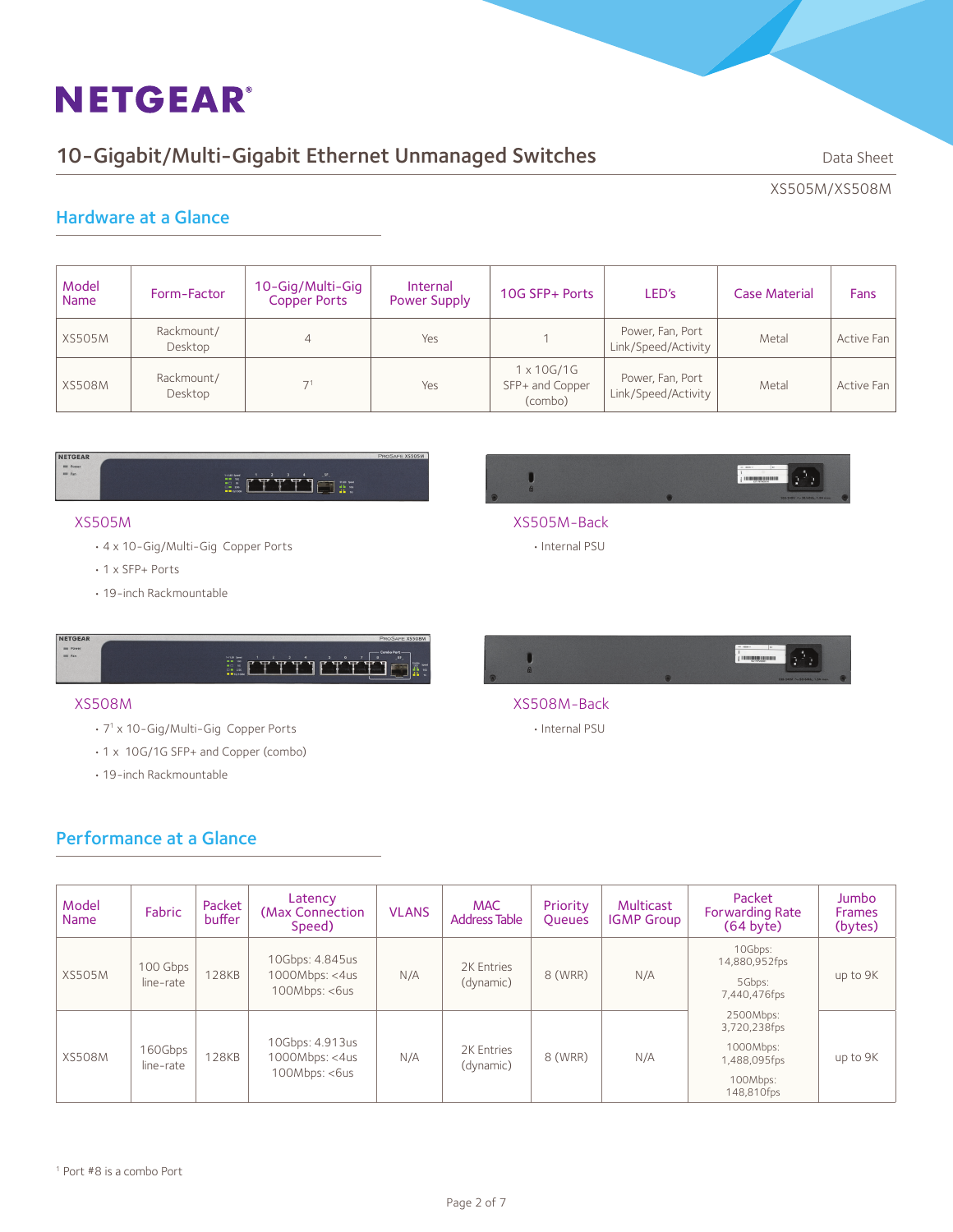## 10-Gigabit/Multi-Gigabit Ethernet Unmanaged Switches Data Sheet

XS505M/XS508M

### Example Application

### XS505M/XS508M in a Business Environment



## Cables and Speed

The following table describes the network cables that you can use for the switch connections and the speeds that these cables can support, up to 100 meters (328 feet).

| <b>SPEED</b>             | <b>CABLE TYPE</b>                    |  |
|--------------------------|--------------------------------------|--|
| 100Mbps                  | Category 5 (Cat 5) or higher rated   |  |
| 1Gbps, 2.5Gbps, or 5Gbps | Category 5e (Cat 5e) or higher rated |  |
| 10Gbps                   | Category 6A (Cat 6A) or higher rated |  |

**Note**: For speeds of 10 Gbps, if the cable length is shorter than 45 meters (148 feet), you can use a Cat 5e cable.

### Why the NETGEAR 10-Gig/Multi-Gig Switches are ideal for SMB

- 1. Plug-and-play, automatic connectivity to your router or modem of 4 additional wired connections. No need for an IT expert!
- 2. Expand your network instantly, and give your devices either 100Mb, 1, 2.5, 5 or 10-Gigabit, automatically
- 3. Small and silent desktop or rackmount form factor for quiet operation Adapts to your needs and configuration in any environment
- 4. ProSAFE® LIFETIME Warranty, Next Business Day replacement and 24/7 chat with a NETGEAR expert
- 5. Energy efficient switches that automatically adjust power consumption according to the link status and cable length.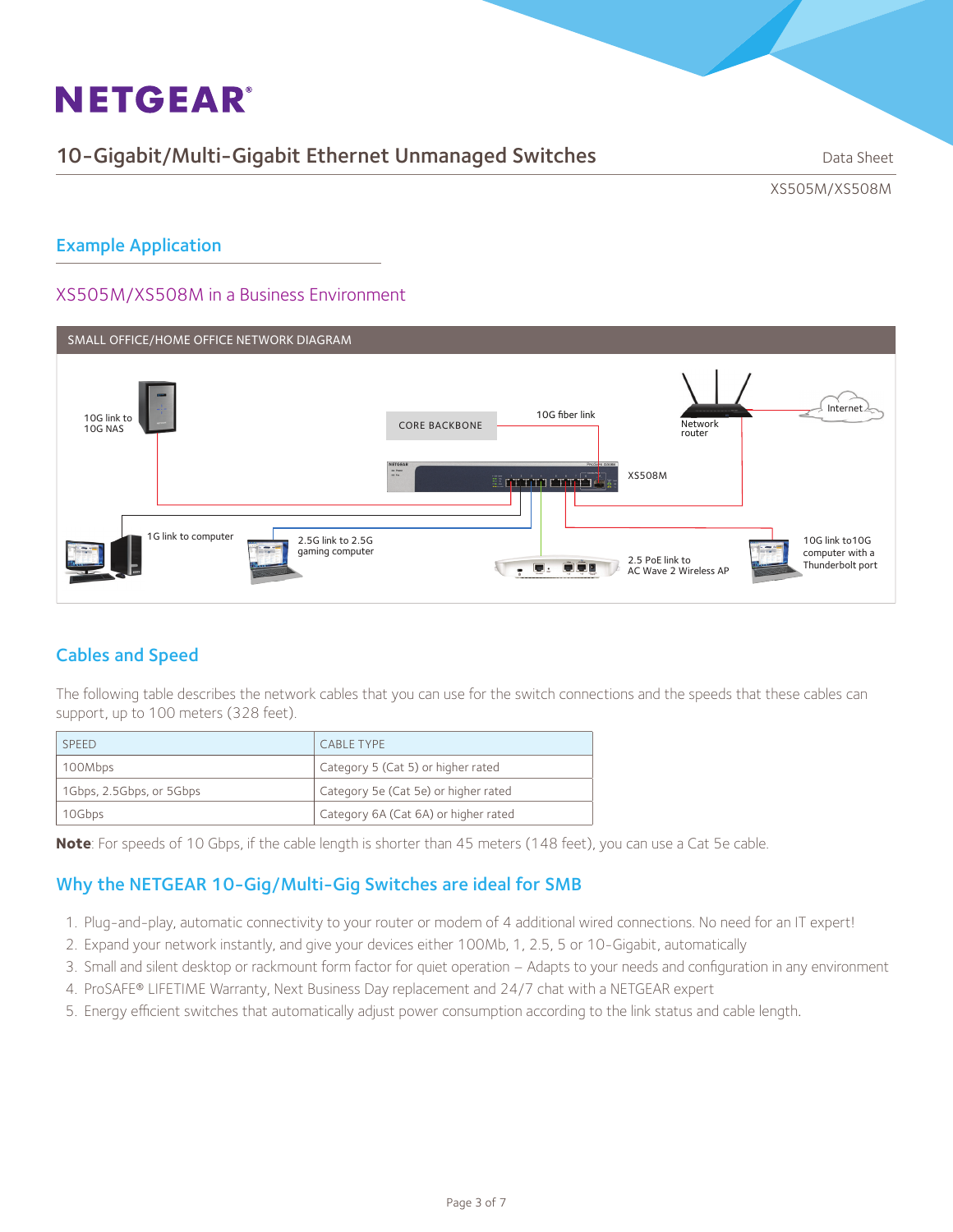# 10-Gigabit/Multi-Gigabit Ethernet Unmanaged Switches Data Sheet

XS505M/XS508M

## Technical Specifications

| <b>PRODUCT</b>                                                                                                                                             | <b>XS505M</b>                                                                                                           | <b>XS508M</b>                                                                                                                                                                                                                    |  |  |
|------------------------------------------------------------------------------------------------------------------------------------------------------------|-------------------------------------------------------------------------------------------------------------------------|----------------------------------------------------------------------------------------------------------------------------------------------------------------------------------------------------------------------------------|--|--|
|                                                                                                                                                            | IL PETTE CITY                                                                                                           | ELETTICTTL                                                                                                                                                                                                                       |  |  |
| 100M/1G/2.5G/5G/10G RJ-45 copper ports                                                                                                                     | $\overline{4}$                                                                                                          | 7                                                                                                                                                                                                                                |  |  |
| 10G SFP+ ports                                                                                                                                             | $\mathbf 1$                                                                                                             | 1 x 10G/1G SFP+ and Copper (combo)                                                                                                                                                                                               |  |  |
| Form Factor                                                                                                                                                | Desktop/Rackmount                                                                                                       | Desktop/Rackmount                                                                                                                                                                                                                |  |  |
| PERFORMANCE SPECIFICATION                                                                                                                                  |                                                                                                                         |                                                                                                                                                                                                                                  |  |  |
| Packet buffer memory<br>(Dynamically shared across only used ports)                                                                                        | <b>128KB</b>                                                                                                            |                                                                                                                                                                                                                                  |  |  |
| Forwarding modes                                                                                                                                           |                                                                                                                         | Store-and-forward                                                                                                                                                                                                                |  |  |
| Bandwidth                                                                                                                                                  | 100Gbps                                                                                                                 | 160Gbps                                                                                                                                                                                                                          |  |  |
| MAC Address database size<br>(48-bit MAC addresses)                                                                                                        |                                                                                                                         | 2K                                                                                                                                                                                                                               |  |  |
| Packet forwarding rate<br>(64 byte packet size) (Mpps)                                                                                                     | 10Gbps: 14,880,952fps<br>5Gbps: 7,440,476fps<br>2500Mbps: 3,720,238fps<br>1000Mbps: 1,488,095fps<br>100Mbps: 148,810fps |                                                                                                                                                                                                                                  |  |  |
| Jumbo frame support                                                                                                                                        | Up to 9K packet size                                                                                                    |                                                                                                                                                                                                                                  |  |  |
| Acoustic noise level @ 25°C (dBA)<br>(ANSI-S10.12)                                                                                                         | 22.5                                                                                                                    |                                                                                                                                                                                                                                  |  |  |
| Mean Time Between Failures (MTBF) @ 25°C                                                                                                                   | 1093237 hours                                                                                                           | 1145157 hours                                                                                                                                                                                                                    |  |  |
| POWER/ENERGY EFFICIENCY)                                                                                                                                   |                                                                                                                         |                                                                                                                                                                                                                                  |  |  |
| 802.1p-based QoS/CoS Supported                                                                                                                             |                                                                                                                         | Yes                                                                                                                                                                                                                              |  |  |
| Auto Power Down                                                                                                                                            | Yes                                                                                                                     |                                                                                                                                                                                                                                  |  |  |
| Short Cable Detection/Power Saving                                                                                                                         | Yes                                                                                                                     |                                                                                                                                                                                                                                  |  |  |
| QUALITY OF SERVICE (QOS)                                                                                                                                   |                                                                                                                         |                                                                                                                                                                                                                                  |  |  |
| IEEE 802.3az (Energy Efficient Ethernet)                                                                                                                   | Yes                                                                                                                     |                                                                                                                                                                                                                                  |  |  |
| Honors DSCP (DiffServ) Tags                                                                                                                                | Yes                                                                                                                     |                                                                                                                                                                                                                                  |  |  |
| Weighted Round Robin (WRR)                                                                                                                                 | Yes                                                                                                                     |                                                                                                                                                                                                                                  |  |  |
| <b>Priority Queues</b>                                                                                                                                     | 8                                                                                                                       |                                                                                                                                                                                                                                  |  |  |
| <b>IEEE NETWORK PROTOCOLS</b>                                                                                                                              |                                                                                                                         |                                                                                                                                                                                                                                  |  |  |
| · IEEE 802.3 Ethernet<br>• IEEE 802.3u 100BASE-TX<br>· IEEE 802.3ab 1000BASE-T<br>· IEEE 802.3x Full-Duplex Flow Control<br>• IEEE 802.1p Class of Service | · IEEE 802.3an 10GBASE-T                                                                                                | · IEEE 802.3bz 5Gbps and 2.5Gbps Ethernet Over Copper Twisted Pair Cable<br>· IEEE 802.3ae 10-Gigabit Ethernet Over Fiber<br>· IEEE 802.3aq 10-Gigabit over Fiber (10GBASE-LRM)<br>· IEEE 802.3z Gigabit Ethernet 1000BASE-SX/LX |  |  |
| · IEEE 802.3az Energy Efficient Ethernet (EEE                                                                                                              |                                                                                                                         |                                                                                                                                                                                                                                  |  |  |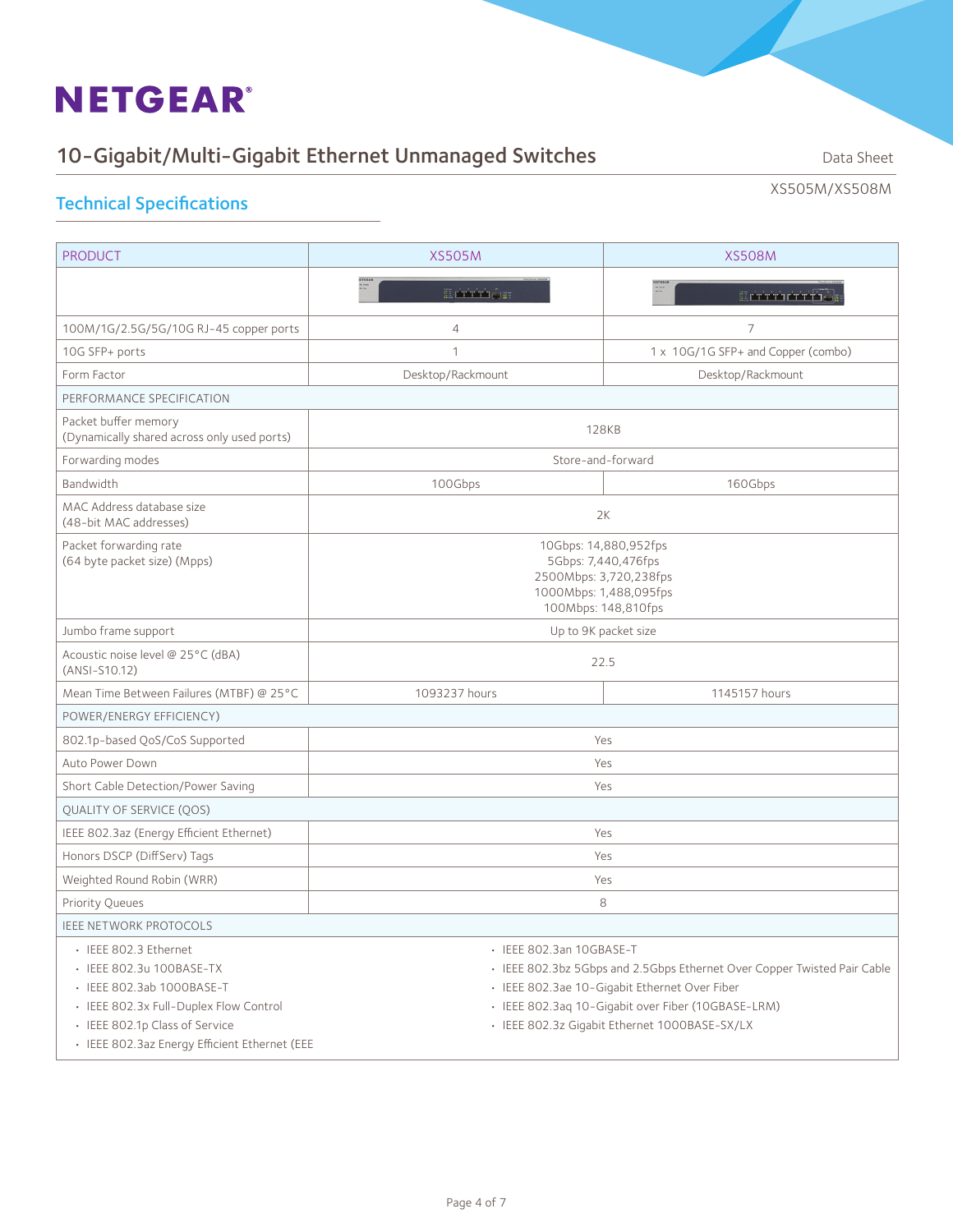# 10-Gigabit/Multi-Gigabit Ethernet Unmanaged Switches Data Sheet

XS505M/XS508M

| <b>PRODUCT</b>                                                       | <b>XS505M</b>                                                                                    |  | <b>XS508M</b>                                                                                |  |  |
|----------------------------------------------------------------------|--------------------------------------------------------------------------------------------------|--|----------------------------------------------------------------------------------------------|--|--|
| LEDS                                                                 |                                                                                                  |  |                                                                                              |  |  |
| Per port                                                             | Speed, Link, Activity                                                                            |  |                                                                                              |  |  |
| Per device                                                           | Power and Fan                                                                                    |  |                                                                                              |  |  |
| PHYSICAL SPECIFICATIONS                                              |                                                                                                  |  |                                                                                              |  |  |
| Dimensions ( $W \times D \times H$ )                                 | 328 x 169 x 43.2 mm<br>$(12.91 \times 6.65 \times 1.7 \text{ in})$                               |  |                                                                                              |  |  |
| Weight                                                               | 1.38kg                                                                                           |  | 1.49kg                                                                                       |  |  |
| POWER CONSUMPTION                                                    |                                                                                                  |  |                                                                                              |  |  |
| Power Supply                                                         | Fixed internal PSU, 100-240VAC, 50-60Hz, 1A max<br>Power cord localized to country of sale       |  | Fixed internal PSU, 100-240VAC, 50-60Hz, 1.5A max<br>Power cord localized to country of sale |  |  |
| Max power (worst case, all ports used,<br>line-rate traffic) (Watts) | 22.5W                                                                                            |  | 39W                                                                                          |  |  |
| Min power (link-down standby) (Watts)                                | 12.25                                                                                            |  | 21.31                                                                                        |  |  |
| Heat Dissipation (max and min) (BTU/hr)                              | 85.3/46.4                                                                                        |  | 147.86/80.8                                                                                  |  |  |
| Fan(s)<br>x1                                                         |                                                                                                  |  |                                                                                              |  |  |
| ENVIRONMENTAL SPECIFICATIONS                                         |                                                                                                  |  |                                                                                              |  |  |
| Operating                                                            |                                                                                                  |  |                                                                                              |  |  |
| Operating temperature                                                | 0° to 50°C (32° to 122°F)                                                                        |  |                                                                                              |  |  |
| Humidity (relative)                                                  | 95% maximum relative humidity (RH), non-condensing                                               |  |                                                                                              |  |  |
| Altitude                                                             | 10,000 ft (3,000 m) maximum                                                                      |  |                                                                                              |  |  |
| Storage                                                              |                                                                                                  |  |                                                                                              |  |  |
| Storage temperature                                                  | $-20^{\circ}$ to 70°C (-4° to 158°F)                                                             |  |                                                                                              |  |  |
| Humidity (relative)                                                  |                                                                                                  |  | 95% maximum relative humidity (RH), non-condensing                                           |  |  |
| Altitude                                                             | 10,000 ft (3,000 m) maximum                                                                      |  |                                                                                              |  |  |
| ELECTROMAGNETIC EMISSIONS AND IMMUNITY                               |                                                                                                  |  |                                                                                              |  |  |
| Certifications                                                       |                                                                                                  |  | 47 CFR FCC Part 15, SubpartB, Class B<br>ICES-003:2016 Issue 6, Class B<br>ANSI C63.4:2014   |  |  |
|                                                                      | EN 55032:2012+AC2013, Class B<br>EN 55024:2010<br>EN 61000-3-2:2014, Class B<br>EN 6100-3-3:2013 |  |                                                                                              |  |  |
|                                                                      | AS/NZS CISPR 32:2015, Class B                                                                    |  |                                                                                              |  |  |
|                                                                      | VCCI V-3/2015.04, Class B<br>$V - 4/2012.4$                                                      |  |                                                                                              |  |  |
|                                                                      | Korea KC mark                                                                                    |  |                                                                                              |  |  |
|                                                                      | CNS 13438                                                                                        |  |                                                                                              |  |  |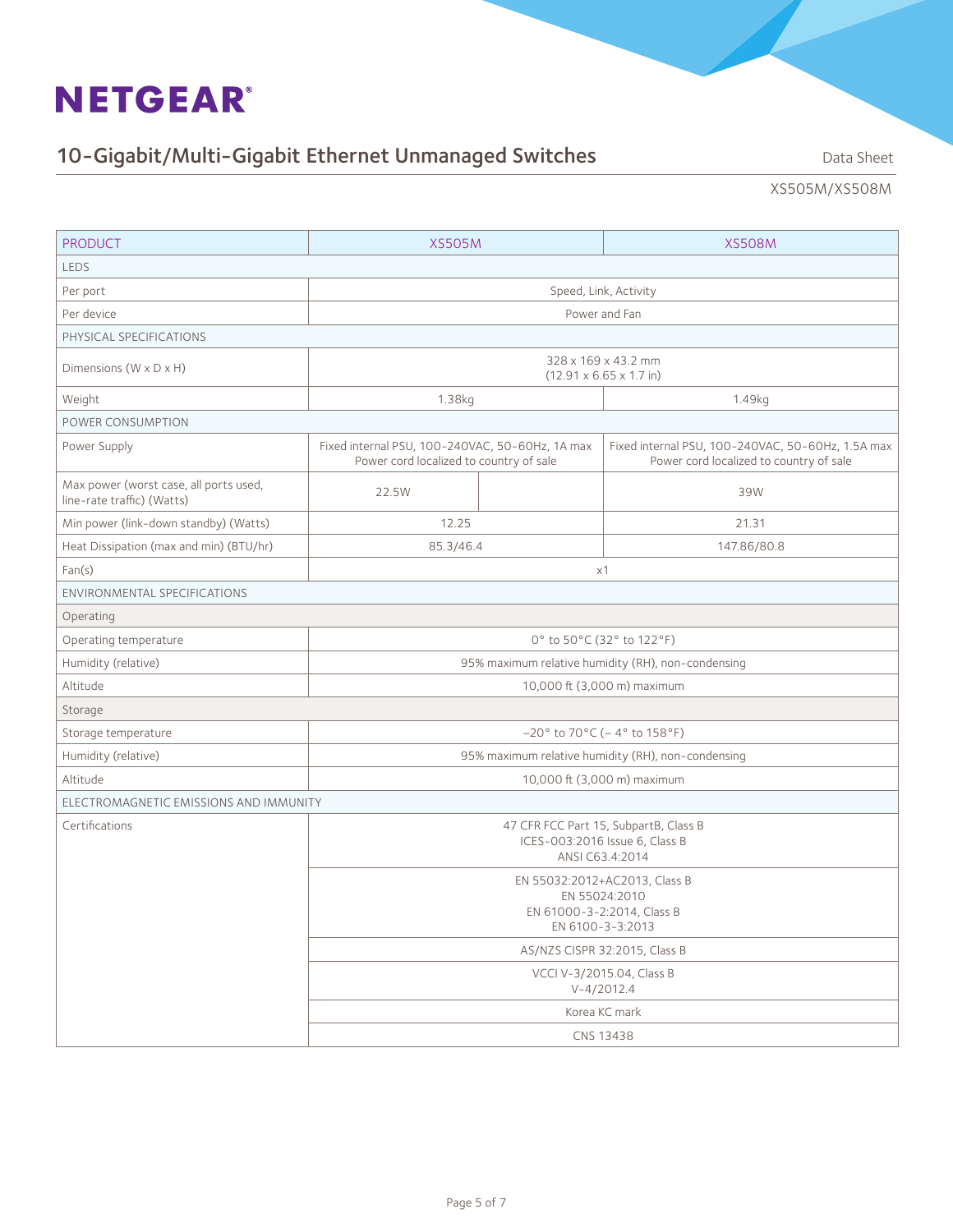# 10-Gigabit/Multi-Gigabit Ethernet Unmanaged Switches Data Sheet

XS505M/XS508M

| <b>PRODUCT</b>                          | <b>XS505M</b>                                                       | <b>XS508M</b> |  |  |  |
|-----------------------------------------|---------------------------------------------------------------------|---------------|--|--|--|
| Electromagnetic Compliance              | USA / IC: FCC 15B (Class B) + ICES -003                             |               |  |  |  |
|                                         | CE/AUS/NZ: EN55032/24 + CISPR 32                                    |               |  |  |  |
|                                         | Japan: VCCI                                                         |               |  |  |  |
|                                         | AUS/NZ: BSMI (CNS 13438)                                            |               |  |  |  |
|                                         | Taiwan: sDoC                                                        |               |  |  |  |
|                                         |                                                                     | Korea: KCC    |  |  |  |
| <b>SAFETY CERTIFICATIONS</b>            |                                                                     |               |  |  |  |
| Certifications                          | CE: CB 60950-1, LVD 60950-1                                         |               |  |  |  |
|                                         | AUS/NZ: AS/NZS 60950-1                                              |               |  |  |  |
|                                         | USA: UL 60950-1, SNE VA                                             |               |  |  |  |
|                                         | Taiwan: BSMI (CNS 14336-1)                                          |               |  |  |  |
| <b>WARRANTY AND SUPPORT</b>             |                                                                     |               |  |  |  |
|                                         | ProSAFE Limited Lifetime Warranty                                   |               |  |  |  |
|                                         | Lifetime 24x7 Online Technical Support*                             |               |  |  |  |
|                                         | Lifetime Next-Business-Day (NBD) Replacement                        |               |  |  |  |
| ProSUPPORT OnCall 24x7, Service Packs** | Category 1: PMB0311 (1 yr.)<br>PMB0331 (3 yrs.)<br>PMB0351 (5 yrs.) |               |  |  |  |